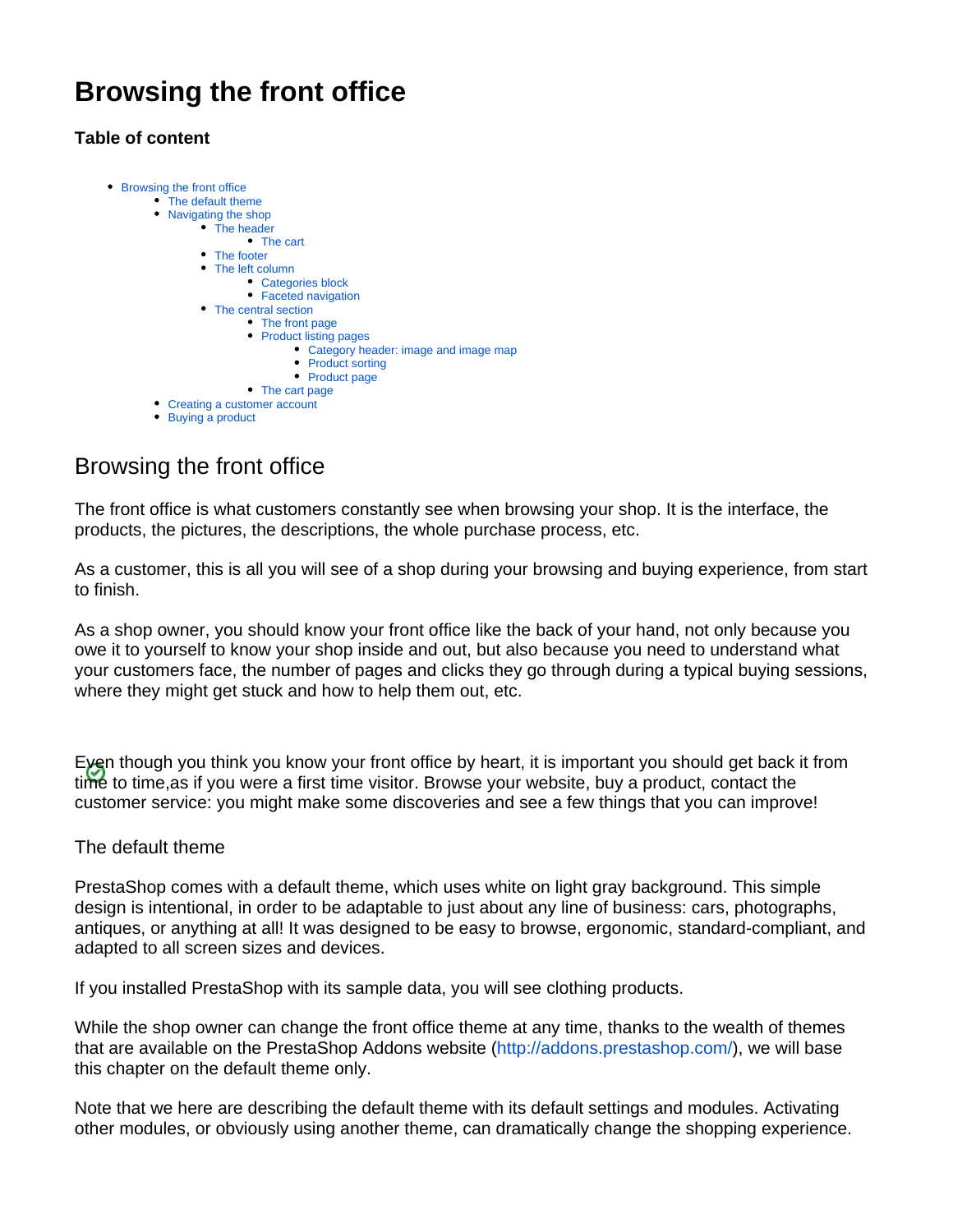# Navigating the shop

Whether your customer arrives on the front page by typing the shop web addresses or lands on a subpage through a search engine, he or she will always have many options to navigate through the catalog.

# <span id="page-1-0"></span>**The header**

The header is a thin bar of content, accessible from any of the front office pages.

It contains several essential tools and links, which apply to the whole shop and is seperated into two parts.

A thin container with:

- A link to the **contact page**.
- The **language** (if more than one language is available). The customer can choose the language in which the shop should display texts.
- The **currency** selectors (if more than one currency is available). The customer can choose the currency in which the shop should display prices. This is great in order to compare prices with other international shops.
- A link to the **sign-up page**. When the customer is logged in, it displays his first name and last name as a link to the customer's account.

Once connected, the customers is taken to the "Your account" page, and a "Sign out" link appears.

**Cart (0)**. A quick reminder of the current status of the customer's cart (by default it is "(0)" for empty). Sometimes customers select items while browsing and forget about them after a few pages. It is therefore essential to give them a way to keep these products in mind.

## A larger container with:

- **The shop logo**. A click on the logo brings the customer back to the homepage, from anywhere in the shop. The default logo reads "Classic" (after the default theme's name): this is an incentive for you to use your own logo rather than keeping the default one.
- **The menu**. By default, it displays the "Women" category, and its subcategories when you mouse hover it. To update the menu with your own categories, you should configure the "Main menu" module.
- **The search engine**. Many customers prefer to look for a specific item through the search engine rather than browsing through categories after categories of products. On some online shop, this is even the only way to browser the site's content for most customers. This is the module "Search bar".

The header hardly ever changes throughout the whole buying experience.

#### <span id="page-1-1"></span>**The cart**

The header's essential part is the cart. By default, it is folded in order to only show the number of products it currently contains (if any). The customer can click on the text to access the shopping cart summary, from which the checkout process can be started.

# <span id="page-1-2"></span>**The footer**

The footer begins with a short container which presents two things:

A "Get our latest news and special sales" form, in order for the customer to subscribe to your newsletter. Customers can register to your shop's newsletter directly using this form. Afterwards, the newsletter itself is entirely managed by you; PrestaShop does not handle the transmission of emails to the customers. The "Newsletter" module enables you to generate a .CSV file of all the registered customers and their e-mails, and you should be able to import that CSV file in any emailing system. The form is handled by the "Newsletter subscription" module.

The footer gives access to pages that could be useful to your users.

- The "Products" block contains:
	- Three links to products lists:
		- **Specials**. All the current promotions.
		- **New products**. Recently added items.
		- **Top sellers**. Most popular items.
- The "Our company" block links to informational pages:
	- Delivery
	- Legal notice
	- Terms and Conditions of use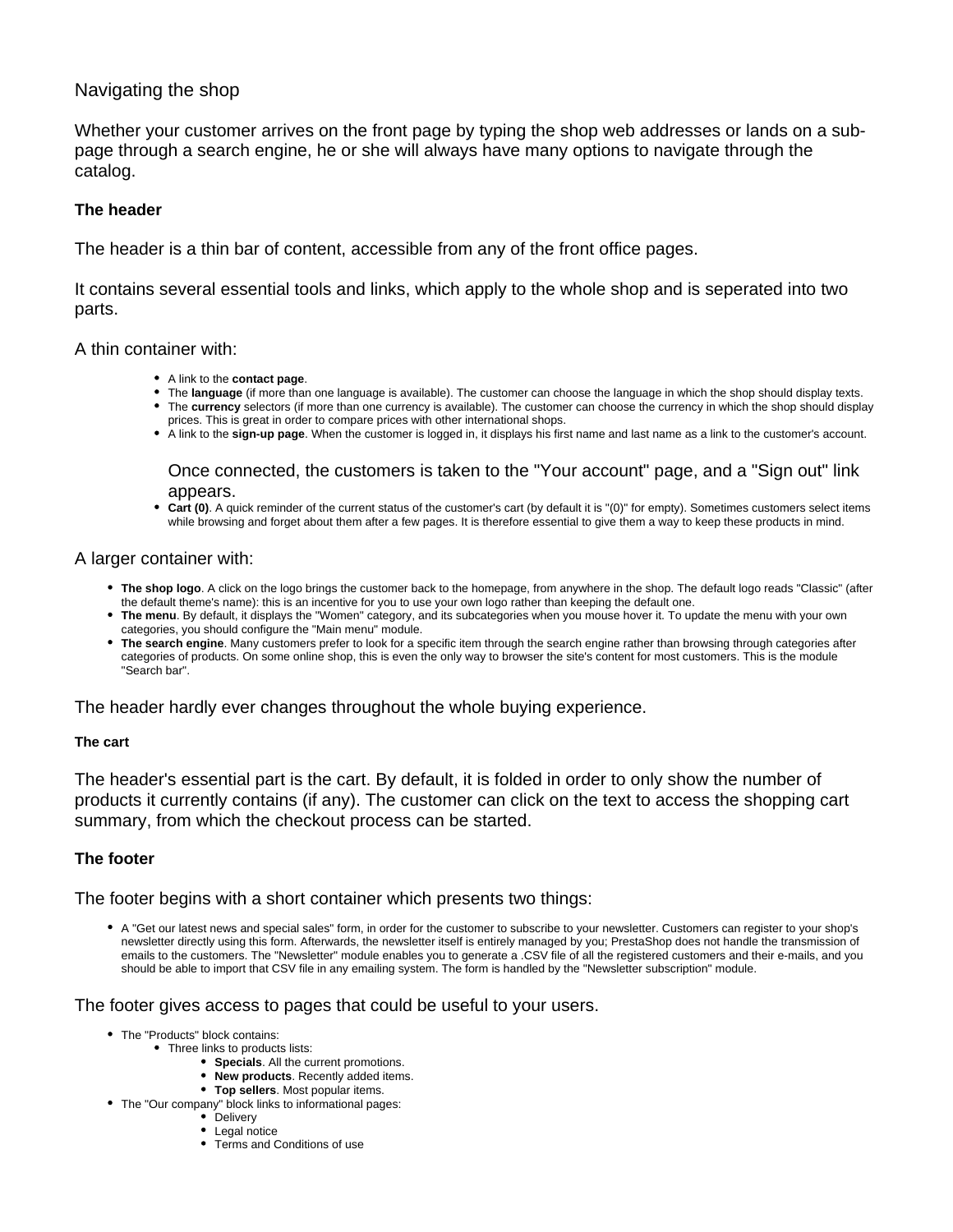- About us
- Secure payment
- Contact us
- Sitemap, which lists all the pages on your store. • Stores
- The "Your account" block contains links to the main pages of the user's profile (or the authentication page). The title "Your account" is also a link to the customer account.
	- **Addresses**. A customer can add multiple addresses for different delivery options.
	- **Credit slips**. Received when an order has been canceled. Credit slips can be used for any future order.
	- **Orders**. All past and currently processing orders.
	- **Personal info**. First name, last name, e-mail address, home address, phone number, date of birth: all the necessary information about a customer.
	- **Vouchers**. All coupons code that have not yet been used (if there are any).
- The "Store information" block contains the address, phone number and e-mail address of your business.

Note that all this content can be changed by the shop owner from within the back office, either through preference settings or through module configuration.

# <span id="page-2-0"></span>**The left column**

The default theme's left column only appears on a category page, when activated from the back office. It mainly serves as a handy placeholder for navigation and tools.

## <span id="page-2-1"></span>**Categories block**

A category is a hierarchical way of sorting items: it can contain any number of sub-categories, making it possible to easily browse from the more general category listings to the more specific products by following a logical path.

A PrestaShop shop can have as many categories and sub-categories as needed, with an infinite number of products in a given category level. All categories are actually sub-categories of the root category, "Home."

#### <span id="page-2-2"></span>**Faceted navigation**

The faceted navigation displays a block with different criteria available to filter the products, mostly attributes, features, and price ranges. It is very handy to help the customers easily find a product.

# <span id="page-2-3"></span>**The central section**

This is where the magic happens. The central section changes constantly in response to the customer's choices.

#### <span id="page-2-4"></span>**The front page**

The default front page gives the customer a broad overview of the shop and its possibilities. An image slider serves as an introduction to the shop, with three alterning images.

The slider is followed by a list of "Popular products" that highlights products depending on their popularity.

Most seasoned web surfers will visit a shop via a search engine, landing directly on a product or category. Few stumble upon the home page, and this is why it should be tailored to new users.

#### <span id="page-2-5"></span>**Product listing pages**

Categories, tags, brands, suppliers, search, specials page, best sellers page or new products page: PrestaShop has many paths to a product, but in the end, the customers are given a familiar listing of products, within the chosen context.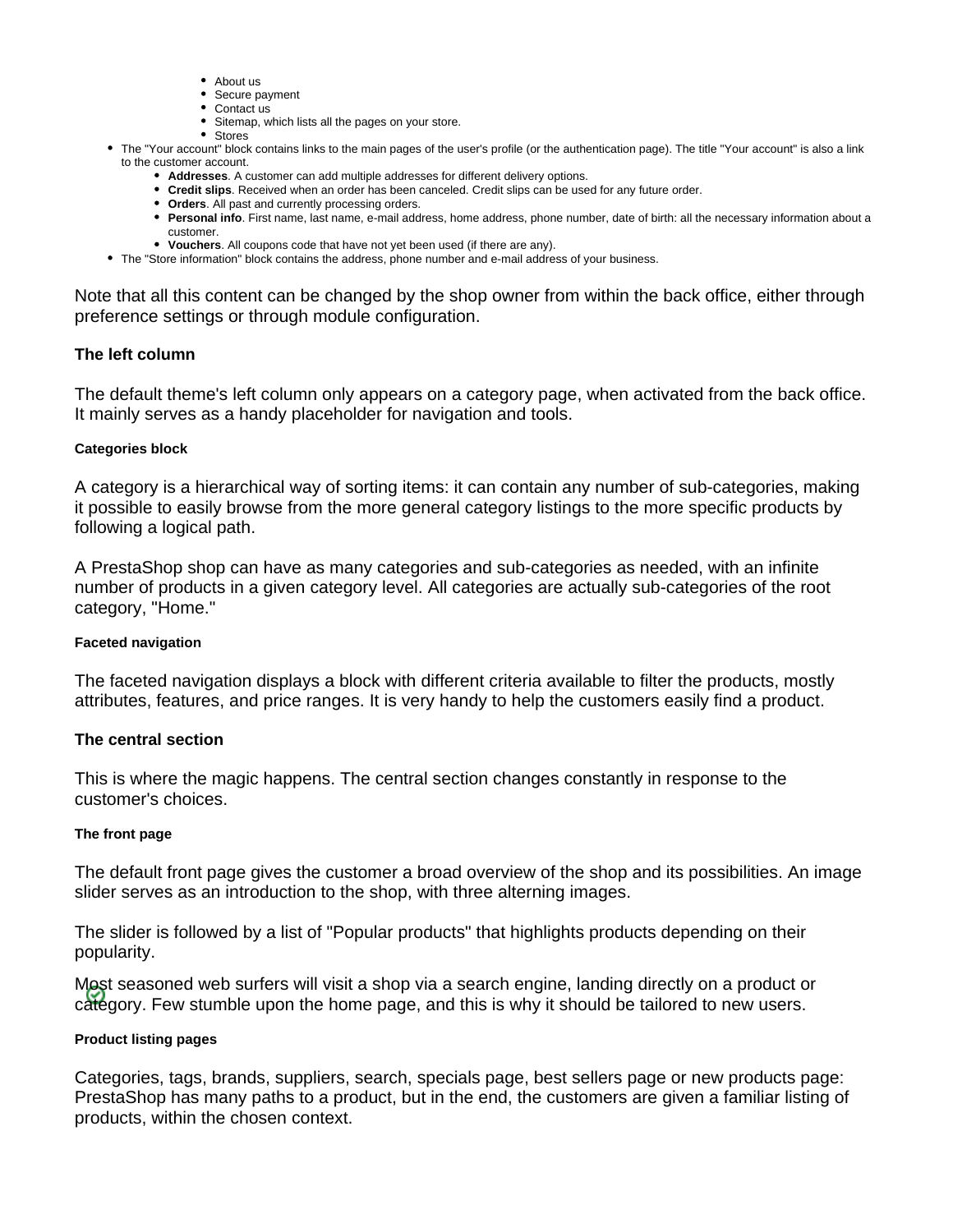Despite the differing content, these listing designs are very similar, in order to keep it familiar even for the newcomers. They all display a list of concerned products organized in a grid, with:

- A thumbnail,
- Discount or state flags on the top-left hand side,
- Product name
- Product price

This list view enables the customer to see at a glance the products' main information when they already know everything they need about a product, allowing for a quicker decision process.

Hovering over the product triggers a quick animation, displaying the different combinations and a "Quick view" link. By clicking the "Quick view" link, a pop-up window opens with the main product information and an "Add to cart" button.

#### <span id="page-3-0"></span>Category header: image and image map

Categories can feature a header image with an introductory message, as set by the shop owner.

#### <span id="page-3-1"></span>Product sorting

Product listing by category or brand can be further sorted by price (low to high or high to low), name (A to Z or Z to A) or relevancy.

#### <span id="page-3-2"></span>Product page

This is where all the information entered by the shop owner is available to the user. Depending on the theme design, a product page can be very thorough, with extensive information, or simply present the most essential facts. The default theme is typical in that its most prominent feature is the product images, with a tool below it enabling customers to view the various available images.

Next to the images are two blocks:

- A "summary" block, presenting the main facts for the current product.
- The "Add to cart" block, with the option to choose among the available combinations (as defined by the shop owner) and the quantity to be ordered.

Below the cart block you will find a reassurance block, to let your customers know about the various benefits of buying on your shop, or to be more transparent on your payment and delivery policies.

At the bottom of the product page is a tab section. The most usual ones are:

- **Description**. This gives the full description for the product, as entered by the shop owner.
- **Product details**. This tab only appears if the shop owner has entered data in the product's "Features" sheet. This gives all the detailed features that were entered into database. The content of this tab is very sparsely written: these are just raw facts, far from the product description.

#### <span id="page-3-3"></span>**The cart page**

Clicking on the "Cart: XX products" link in the header brings the customer to the shopping cart summary page, which is the first step in the order process, before entering the checkout page. It sums up the cart and shows again the reassurance block. This is where the customer makes sure that the order only contains the wanted products, no more, no less.

When clicking the "Checkout" button, the user is redirected to the one-page checkout, divided into 4 sections:

- 1. **Personnal information**. Where the non-logged customer is asked to log in or create an account. This step is skipped over if the customer is already logged in. However, it is still available if the customer wants to sign in with another account.
- 2. **Addresses**. Where the customer is presented with his or her currently registered addresses in PrestaShop, and has to choose the one where the delivery is to be made.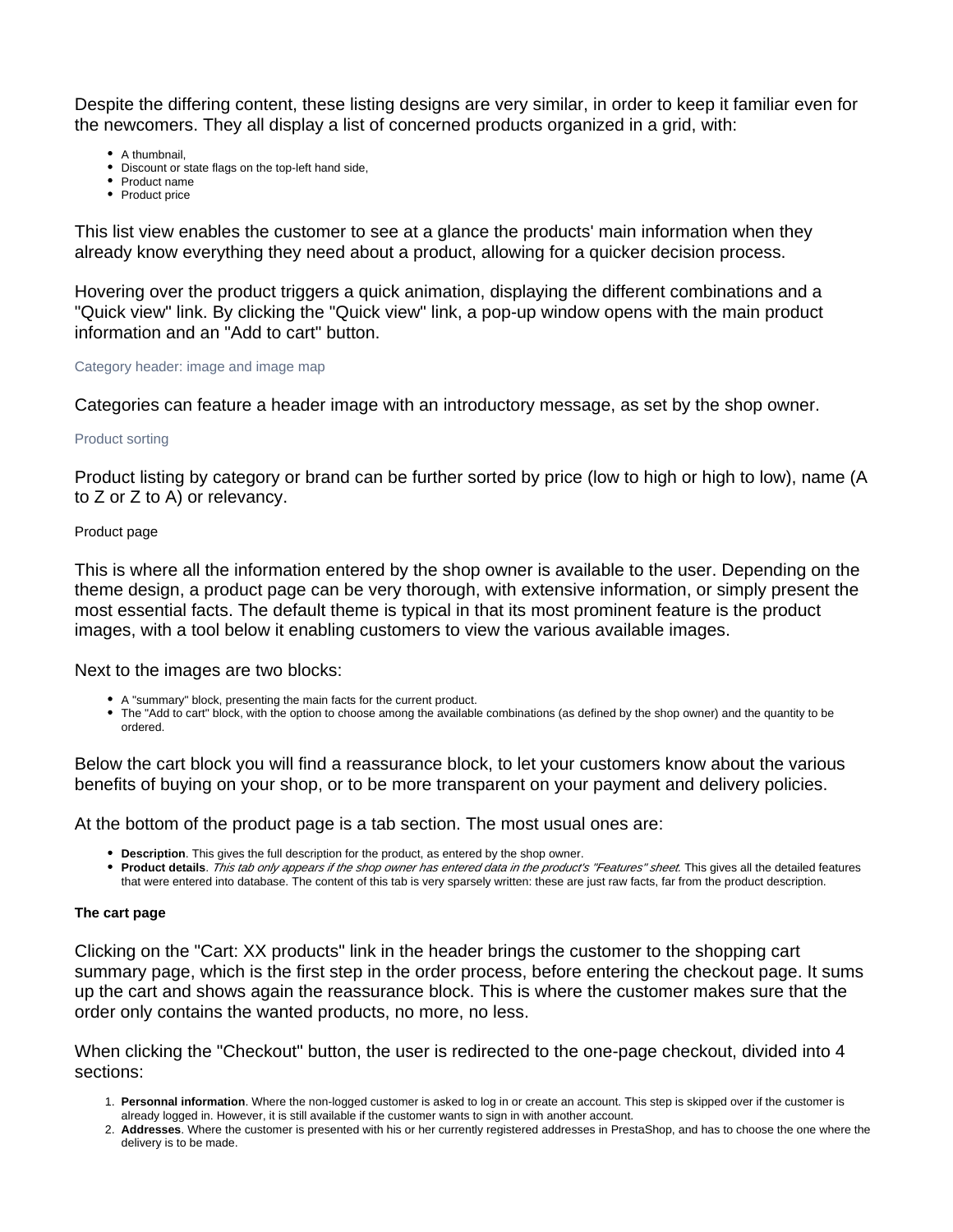- 3. **Shipping method**. Where the customer chose the shipping options.
- 4. **Payment**. Where the customer is presented with the final price of the order (now including the shipping price), and is asked to choose a payment method.

The customer can come back to any previous step by clicking on its title.

The checkout page has been voluntarily stripped of any distraction such as the left column, the footer and other links that can lead the customer away from the purchase. It is still possible to exit the checkout process by clicking on the shop logo in the header.

#### <span id="page-4-0"></span>Creating a customer account

Because it is one of the main sources of lost customers for online shops, PrestaShop makes it simple and straightforward to create a customer account.

When clicking the "Sign in" link in the header, the visitor is taken to the authentication page, where he or she can sign in. If he or she needs to create a new account, the link "No account? Create one here" will redirect to the account creation form.

There are two parts to the account creation form:

- **Personal information**. There the customer should fill in everything that can uniquely identify the customer: first name, last name, e-mail, password, and date of birth.
- **Subscriptions**. The customer can choose to subscribe to your newsletter and to receive or not your partner offers. Make sure you only display these fields if you actually send this kind of content.

Once registered, the customer is redirected to the "Your account" page, where many options can be accessed: order history, credit slips, vouchers, and access to the previously entered information.

Among the available links is "Add first address". This will be the default address for this customer there can be many more.

If the customer only has one registered address, it will be used both as the shipping and the billing address. During the order process, the customer can choose to use a different address for the billing address, and create that new address on the fly.

# <span id="page-4-1"></span>Buying a product

The whole process of buying a product on a PrestaShop site can follow different paths, but they all reach the same conclusion, which in e-commerce lingo is called the "conversion funnel": from the moment the cart is filled and the customer starts to check out, he or she has to progress through various validation screens until the order is validated and can be processed.

The purchase path is called a *conversion funnel* because this is where a lot of online shops lose clients due to overly long, complicated or numerous screens. Read more on Wikipedia: [http://en.wikipedia.org](http://en.wikipedia.org/wiki/Conversion_funnel) [/wiki/Conversion\\_funnel.](http://en.wikipedia.org/wiki/Conversion_funnel)

This process starts when the customer clicks the cart summary's "Checkout" button, and always follows the same sequence of screens:

- 1. (if the visitor is not logged in) The authentication screen, where the visitor can either go to the account creationpage, or log in.
- 2. The delivery address page. If the user account has no registered address, the customer is directly taken to the address creation form.